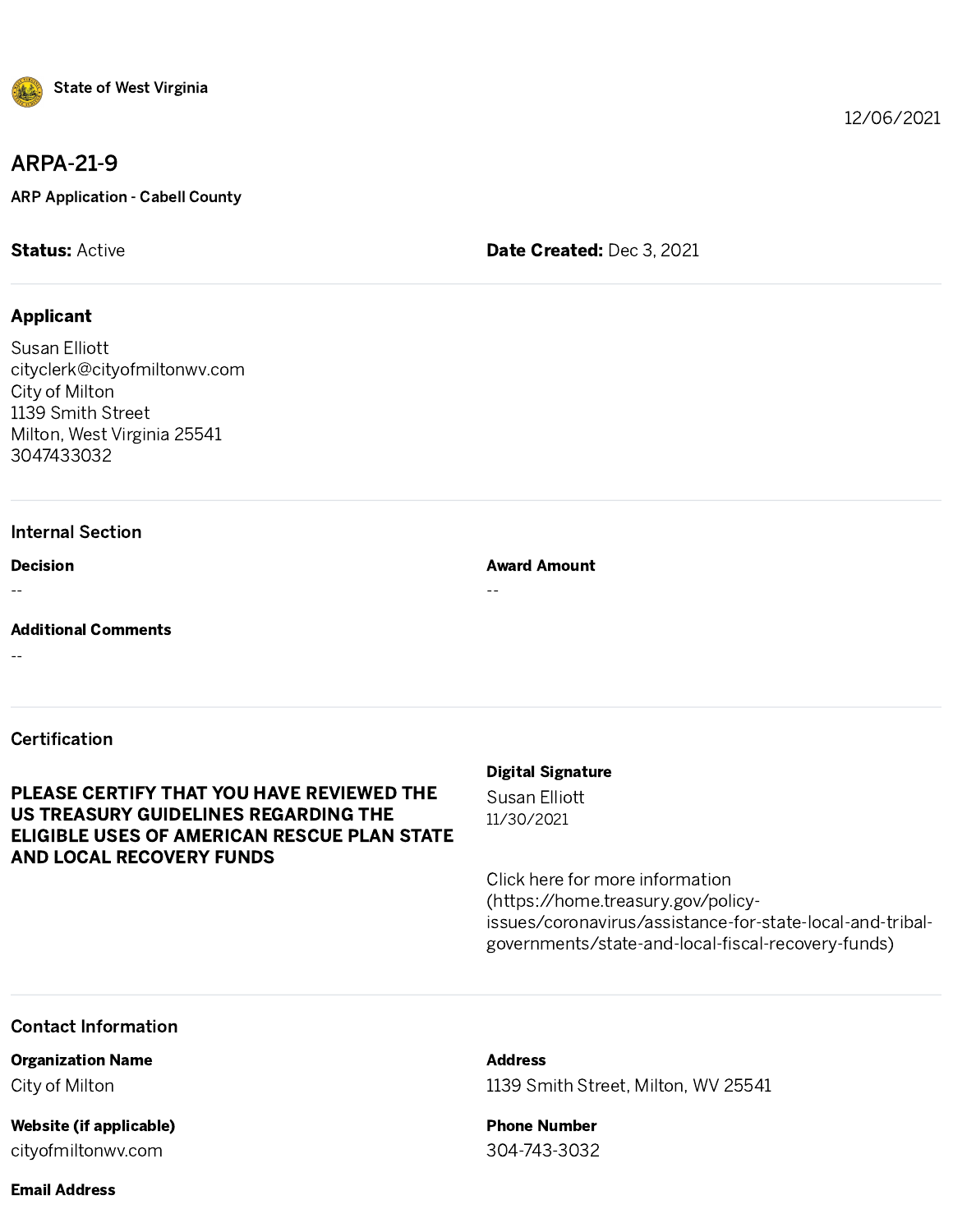#### Project Summary

# Please provide a narrative overview or summary of your proposal, including but not limited to the following: Project Summar<br>Project Summar<br>Please provide a<br>your proposal, in<br>following:<br>1. Brief description<br>This proposal is fiefficient manner.

#### 1. Brief description of the proposal

This proposal is for funding to upgrade the Milton Water Plant to enable it to produce more potable water in a more cityclerk@cityofmiltonwy.com<br>**Project Summary**<br>**Please provide a narrative overview or summary of<br><b>The current proposal, including but not limited to the**<br>**The proposal si** for funding to upgrade the Milton Water Plant to cityclerk@cityofmiltonwv.com<br>**Project Summary**<br>**Please provide a narrative overview or summary of<br><b>your proposal, including but not limited to the**<br>**1.** Brief description of the proposal<br>This proposal is for funding to upg

#### 2. Purpose and key anticipated outcomes

increase our daily output to approximately 1.5 million gallons per day. Another benefit to this plant upgrade is that the necessary run-time is reduced, thereby decreasing our operating and maintenance costs. In addition to our roughly 2500 customers, we anticipate population growth once the Grand Patrician Resort and proposed housing development is open. Currently, Milton Municipal Utilities Commission (MMUC) must purchase a portion of its potable water requirements from West Virginia American Water, which is very costly and puts a strain on MMUC' s budget. In fact, the required minimum amount of water purchased from WVAW increases regularly, tightening the noose around MMUC's neck. With these upgrades we will be self-sustainable, thus saving money and allowing us to continue providing lower water and sewer rates to our customers, both current and expected. of the set are those households are those households are those households are those households are considered of the proposed in the proposal is for funding to upgrade the Milton Water Plant to enable it to produce more po eltyderk@eltyofmittenww.com<br> **Phoses provide a narrative overview or summary of<br>
your proposal, including but not limited to the<br>
following:<br>
I. Brief description of the proposal<br>
This proposal is for funcing to upgrade th** Probability that will be used to upgrade the Milton Water Frant to upgrade the Milton Water Theoretical and the used to upgrade the Milton Water Frant to upgrade the Milton Water Plant to only probability of the SMI of the

#### 3. Individuals or communties served

MMUC currently provides water and sewer utilities to approximately 2500 households and businesses. More than half County residents, not just those within the City of Milton.

#### 4. How the COVID-19 pandemic has necessitated this request

The pandemic made it clear how important the ready availability of an adequate supply of clean water is to the general possible.

#### 5. Amount of funding requested

6,825,000

#### 6. Amount of any bids or cost estimates received to date, if applicable

6,825,000

#### 7a. Amount of matching funds raised or committed by your organization

0

7b. Source of matching funds raised or committed by your organization

NA

#### 8. How ARP funds, if awarded, will be used

#### 9. How long it will take you to complete the project if awarded funding

We anticipate that this project could be completed approximately two years after funding is received.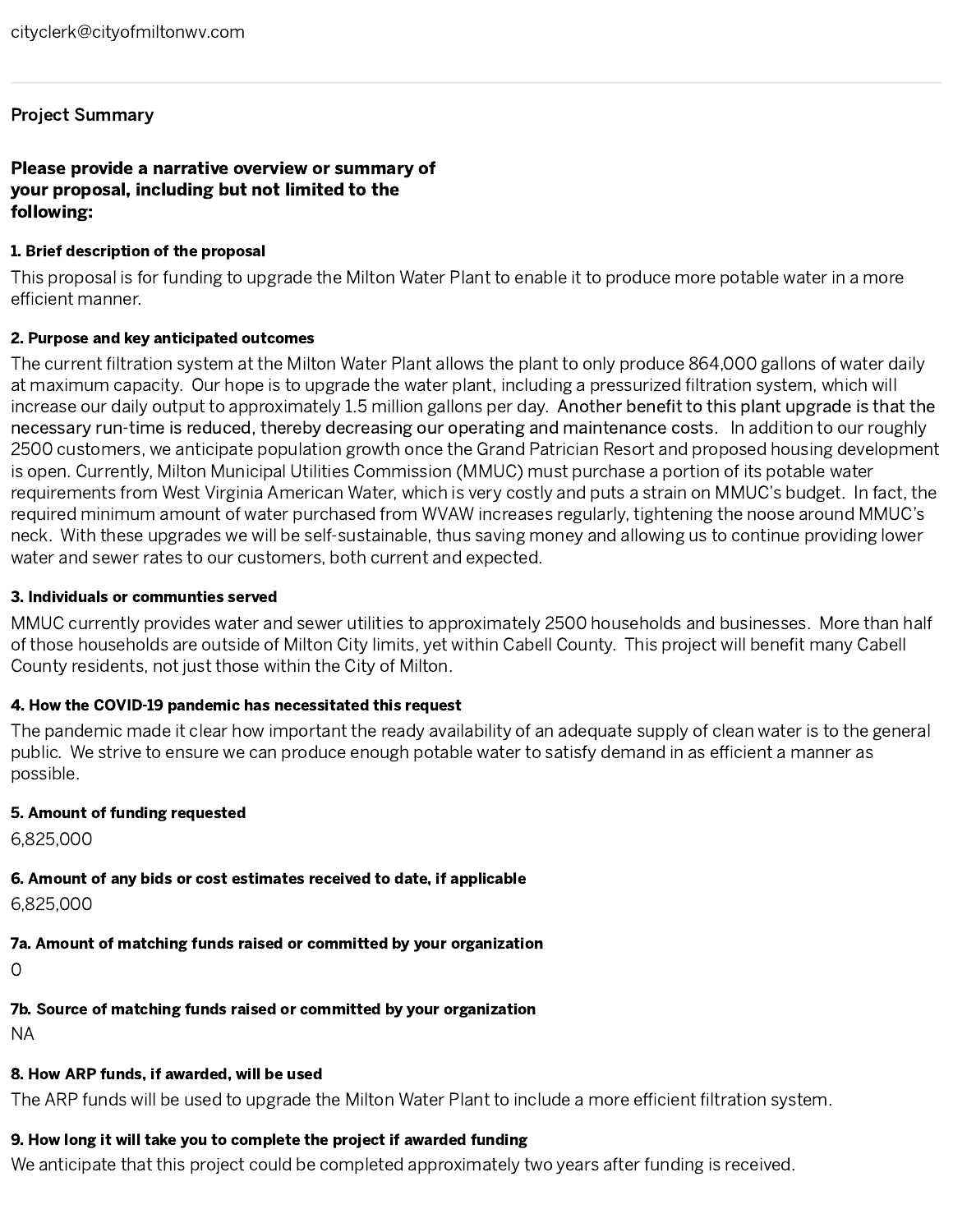#### Proposal Details

#### 1. Please describe the problem or need which your project seeks to address

With the current filtration system in place, the maximum capacity of the Milton Water Plant, running 24 hours per day,<br>is only 864.000 gallons of water daily, An upgrade to to the plant, including a pressurized illtration is only 864,000 gallons of water daily. An upgrade to to the plant, including a pressurized filtration system, would<br>nearly double the daily output to approximately 1.5 million gallons per day. In addition, the filter medi nearly double the daily output to approximately 1.5 million gallons per day. In addition, the filter media used with the existing system has been replaced three times in the past five years, raising the operation and maint dramatically. existing system has been replaced three times in the past five years, raising the operation and maintenance costs<br>dramatically.<br>**2. Please describe goals and expected outcomes of your proposal.**<br>The increased and more effi **Proposal Details**<br> **1. Please describe the problem or need which your project seeks to address**<br>
With the current filtration system in place, the maximum capacity of the Milion Water Plant, nunning 24 hours per day,<br>
whic **Proposal Details**<br>**2. Passe describe the problem or need which your project seeks to address**<br>With the current litration system in place, the maximum capacity of the Milton Water Plant, numing 24 hours per day,<br>which the **Proposal Details<br>
A Piese describe the problem or mead which your project seeks to address**<br>
With the carrent firstnon-oxistem in place, the maximum canonical or the Michai in the City Water Plant, running 24 hours are th **Proposal Details<br>
A Please describe the problem or meet which your project secks to address<br>
With the current first in on poster in plicine, the maximum capacity of the Michimal Spin Metal need of account of<br>
a consider a** Proposal Details<br>
It Please describe the problem or need which your project sedes to address willion Website Perising Connor (1974)<br>
2018 the Connor firsticon system in place, the morehold from the calculate the sedes rout Proposal Details<br>**1. Please describe the problem or need which your project seeks to address**<br>**2.7. In the concellations consider a place of the controlling controlling the conflict of the concellant accomplishments of you** nosal Details<br>
asses describe the problem in need which your project seeks to address<br>
the current filtedroin godenn in place, the maximum capacity of the Milton Signity<br>
Uy 66:1000 gallons of yoshic that A a pagmale to al

#### 2. Please describe goals and expected outcomes of your proposal.

existing system has been replaced three times in the past five years, raising the operation and maintenance costs<br>charactically.<br>**2. Please describe goals and expected outcomes of your proposal.**<br>The increased and more eff growth. MMUC should then be able to cease purchasing water from an expensive outside source. Additionally, the decreased necessary run time will reduce O&M.

#### 3. Please provide your project timeline

The Preliminary Engineering Report is nearly complete. If funded, the bidding, construction/installation and initiation of startup will take approximately two years.

#### 4. Please provide your project's total proposed budget.

\$6,825,000

5. Please list any partners in this proposal, and the partner's role and your relationship with them.

NA

6. Please describe your plan for sustainability of the project or initiative after the grant award has been exhausted.

MMUC will be responsible for the sustainability and upkeep of this project.

#### Organization Information

#### 1. Please provide your organization's mission statement.

#### 2. Describe the history of your organization, tell us about your current programs and activities

The original Milton Municipal Water Works System began supplying Milton with clean water more than 70 years ago. In 1975 property for the current water plant was purchased. Since that time, the population of Milton has grown by more than 50%; Multiple repairs and upgrades have been made, but a larger-scale upgrade is necessary to accommodate the current population plus the anticipated growth.

the hydrant repairs have been completed and we will soon replace the hydrants that are irreparable.

Currently, we are nearing the bid process for a \$7.9 million sewer project. In addition, a project involving the replacement of water lines along Newman ' s Branch Road is underway.

water utility system. We are pursuing other areas of funding for these proposed projects.

#### 3. Please describe three significant accomplishments of your organization.

1. The Milton Utilities has been providing potable water to Milton for 70 years.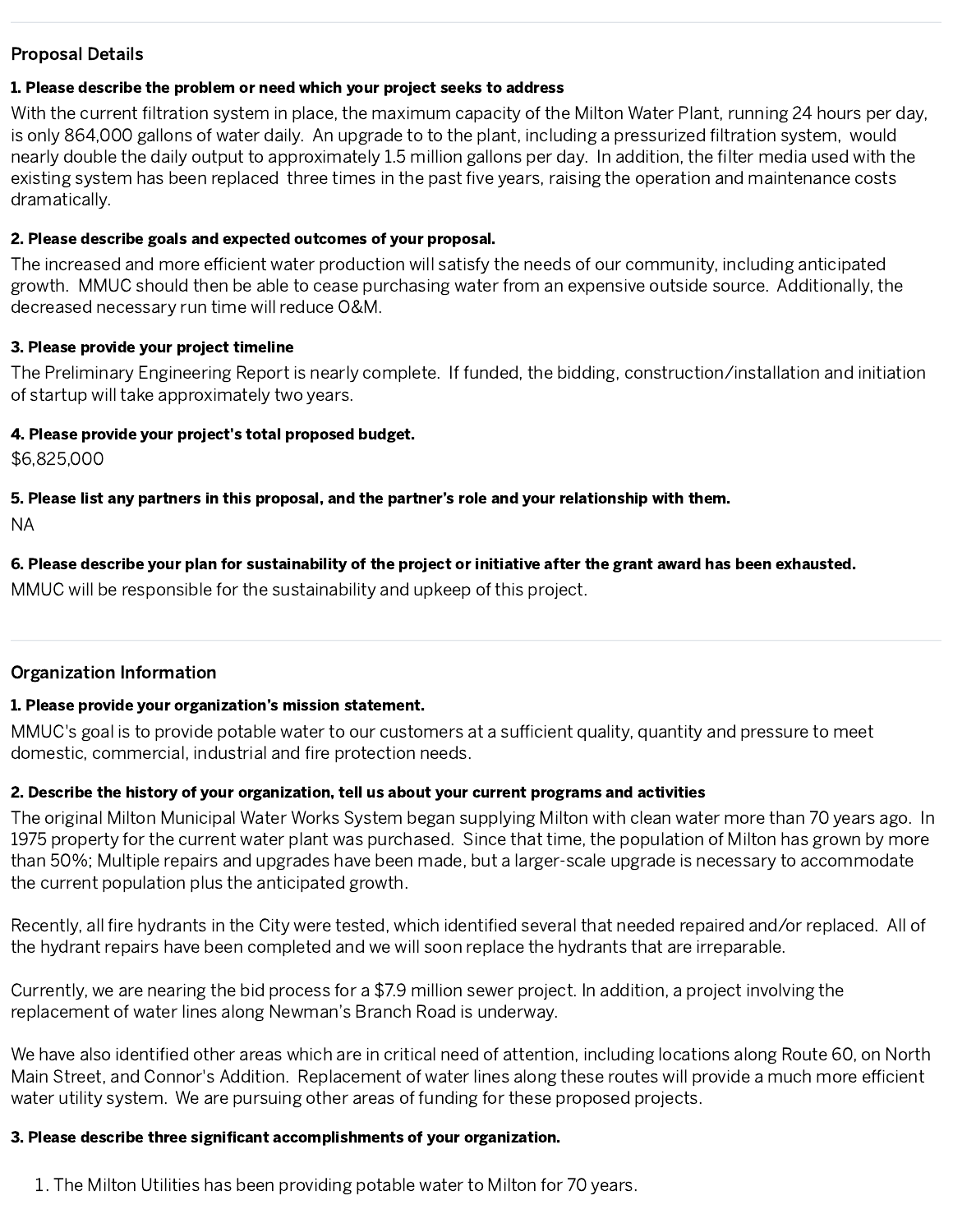- City Limits.
- Regional Sewer Plant.
- 
- 
- 1. The City of Milton has been diligently obtaining dilapidated structures and demolishing them.<br>
2. Attracting investors to Milton has been a long-term goal for the City. The redevelopment of the old Morris<br>
Memorial Hosp 2. Attracting investors to Milton has been a long-term goal for the City. The redevelopment of the old Morris<br>Memorial Hospital and other structures in Milton will bring economic growth to the City of Milton and Cabe<br>Count Memorial Hospital and other structures in Milton will bring economic growth to the City of Milton and Cabell County. 3. The MMUC serves approximately 2500 water and sewer customers in Cabell County, only half of where City Limits.<br>
2. MMUC has successfully partnered with Salt Rock PSD and Culloden PSD for nearly 20 years as part<br>
2. Regi 2. The MMUC serves approximately 2500 water and sewer customers in Cabell County, only half of which are within<br>
City Limits.<br>
3. MMUC has successfully partnered with Salt Rock PSD and Culloden PSD for nearly 20 years as p
	-

. The MMUC serves approamately 2500 water and sewer customers in Cabell County, the MMUC serves approximately the MUC serves approximately the MUC serves approximately the MUC serves approximately the NMUC is clearly as t . MMUC has successfully partnered with Salt Rock PSD and Culloden PSD for nearly 20 years as part of the Recourse centrifics with content of supple, MMUC is affering within englands are entired with current ones are in smo . Because certified water operators are in short supply, MMUC is offering water operator training, which requires at least 2000 hours of experience before testing for cortification.<br>
The City of Million has been dligently least 2000 hours of experience before testing for certification.<br>
The City of Milton has been diligently obtaining dilapidated structures and demolishing them.<br>
Attracting investors to Milton has been a long-term goal for Tom Canterbury, Mayor Dana Walters, Recorder Bob Legg, Council Member Tennis Adkins, Council Member Carl Harshbarger, Council Member Dakota Miller, Council Member, Utility Board Commissioner Troy Nicely, Council Member Charles Conard, Public Works Director Timmy Chastain, Utility BoardCommissioner Dave Chittum, Utility Board Commissioner Matt Meadows, Utility Board Commissioner 2. The MMUC serves approximately 2500 water and sewer customers in Cabell Cournat 3. MMUC has successfully partnered with Salt Rock PSD and Culloden PSD for nearly and Review Plant.<br>
4. Because certified water operators ar 2. The MMUC serves approximately 2500 water and sewer customers in Cabell County, only half of which are within<br>
3. MMUC has successfully partnered with Salt Rock PSD and Culloden PSD for nearly 20 years as part of the<br>
Re 2. The MMUC serves approximately 2500 water and sewer customers in Cabell County, only half of which are within<br>3. MMUC has successfully partnered with Sait Rock PSD and Culloden PSD for nearly 20 years as part of the<br>4 Re 2. The MMUC serves approximately 2500 water and sewer customers in Cabel County, only half of which are within 3. MMUC has successfully partnered with Sat Nock PSD and Culloden PSD to meanly 20 years as part of the Receive 2. The MMUC serves approximately 2500 water and sever customers in Cabell County, only half id which are within 3. MMUC has successfully partnered with Salt Rock PSD and Guidelen PSD for nearly 20 years as part of the heyp 2. The MMUC serves approximately 2500 water and sever customers in Cabell C<br>
3. MMUC has successfully partnered with Salt Rock PSD and Culloden PSD for n<br>
Regional Sever Plant<br>
3. MMUC has successfully partnered with Salt

documents, if applicable:

pdf Milton Cash Flow\_001.pdf Uploaded by Susan Elliott on Dec 2, 2021 at 12:41 pm

pdf Milton Audits\_001.pdf Uploaded by Susan Elliott on Dec 2, 2021 at 1:21 pm

#### Current operating budget

pdf Milton 2021-22 Budget\_001.pdf Uploaded by Susan Elliott on Dec 2, 2021 at 12:51 pm

#### If the applicant has not been audited, please include an unaudited balance sheet and income statement as prepared by the applicant

pdf Milton 2020-21 Financial\_001.pdf Uploaded by Susan Elliott on Dec 2, 2021 at 12:53 pm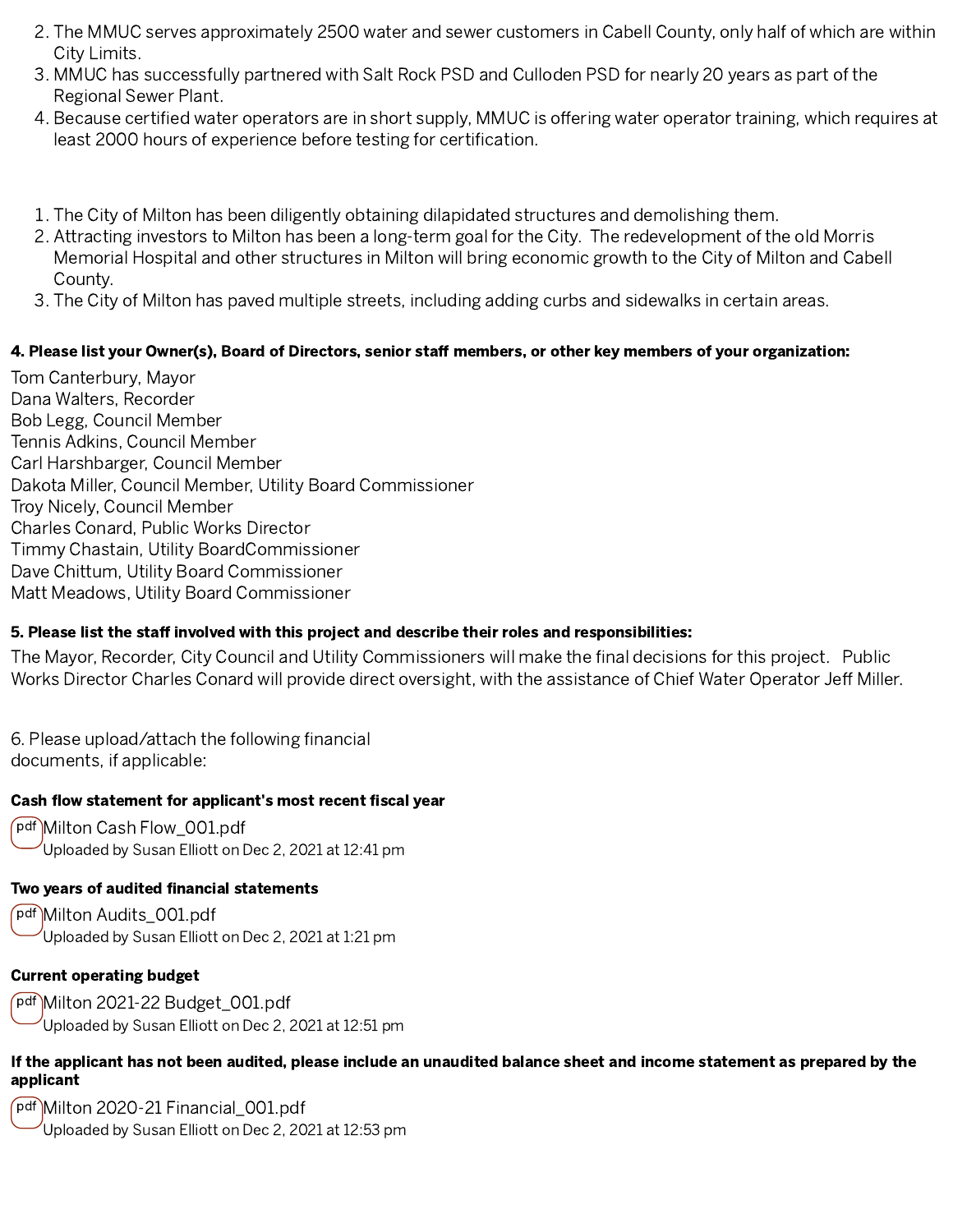#### 7. List any federal, state, local or private grant awards or funding received in the last three years and the current status of those funds. If your organization has previously received funds from Cabell County, please list the amount, nature of the project(s) and current status of the funding and project(s).

MMUC received a grant from the DHHR in the amount of \$50,000 for a raw water intake monitor.

MMUC, through the City, also was awarded a grant for \$2.1 million for a \$7.9 million sewer project which should go out for bids soon.

Recently the IJDC and WV Water Development Authority awarded MMUC \$970,000 to replace water lines along Newman's Branch Road.

To-date, the City of Milton has received ARPA funding in the amount of \$558,951.10, which has been slated for use to improve its water and sewer infrastucture. Newman's Branch Road.<br>To-date, the City of Milton has received ARPA funding in the amount of \$558,951.10, which has been slated for use<br>improve its water and sewer infrastucture.<br>The City of Milton has also received grants

The City of Milton has also received grants totaling \$7,500 from the Cabell County Commission for annual events, such \$9,500 to help repair the roof at the Milton Senior Center. **7. List any federal, state, local or private grant awards or funding received in the last three years and the current status of those funds, If your organization has previously received funds from Cabell County, please li a**, local or private grant awards or funding received in the last three years and the current status of anization has previously received funds from Cabell County, please list the amount, nature of the funding and project

# organizations) please list the same here.

NA

#### Impact of the COVID-19 Pandemic

#### 1. Please explain the impact of the COVID-19 pandemic and how it relates to your request.

The City of Milton and MMUC were both impacted by Covid-19. While City and Utility employees were not considered " essential personnel" open with a skeleton crew each day to remain available to address the needs of our citizens and customers. Further, the Milton Water Plant had to remain operational to the fullest extent possible to provide water to our customers. When our water operators were absent due to Covid-19 or exposure to it, the amount of water we could pump each day was 7. List any federal, state, local or private grant awards or funding received in the last three gears and the current status of<br>those funds, If your organization has previously received funds from Cabell County, please lis 2. List any federal, state, local or priviate grant awards or funding received in the last three paras and the current status of<br>those fundint II your organization has previously received funds from Cabell County, please l **2. List any federal, state, local or private grant awards or funding received in the last three years and the current status of these funds if your organization has previously received funds from Cabell County, please lis** 

Further, the cost of chemicals to treat the water, as well as parts to make repairs to equipment at the water plant has about doubled due to issues created by the pandemic, thus the cost of treating water has increased tremendously.

#### 2. How will ARP funding, if awarded, aid in the recovery from the COVID-19 pandemic?

If funding is awarded for this project, the Milton Water Plant will be capable of producing enough treated water to personal hygiene (like hand-washing) to help protect their health and safety.

#### 3. Are you requesting lost revenue due to COVID-19

No

### Supplementary Information

### 1. Please enter contact information (name, email, and phone) for at least one third-party reference.

Delegate Daniel Linville daniel.linville@wvhouse.gov [\(mailto:daniel.linville@wvhouse.gov\)](mailto:daniel.linville@wvhouse.gov) 304-340-3277

#### 2. Please include any supplementary information or documentation (such as letters of support, newspaper articles, etc) which you feel will be essential to the County's review.

pdf Milton Letters of Suppor\_001.pdf Uploaded by Susan Elliott on Dec 2, 2021 at 12:52 pm